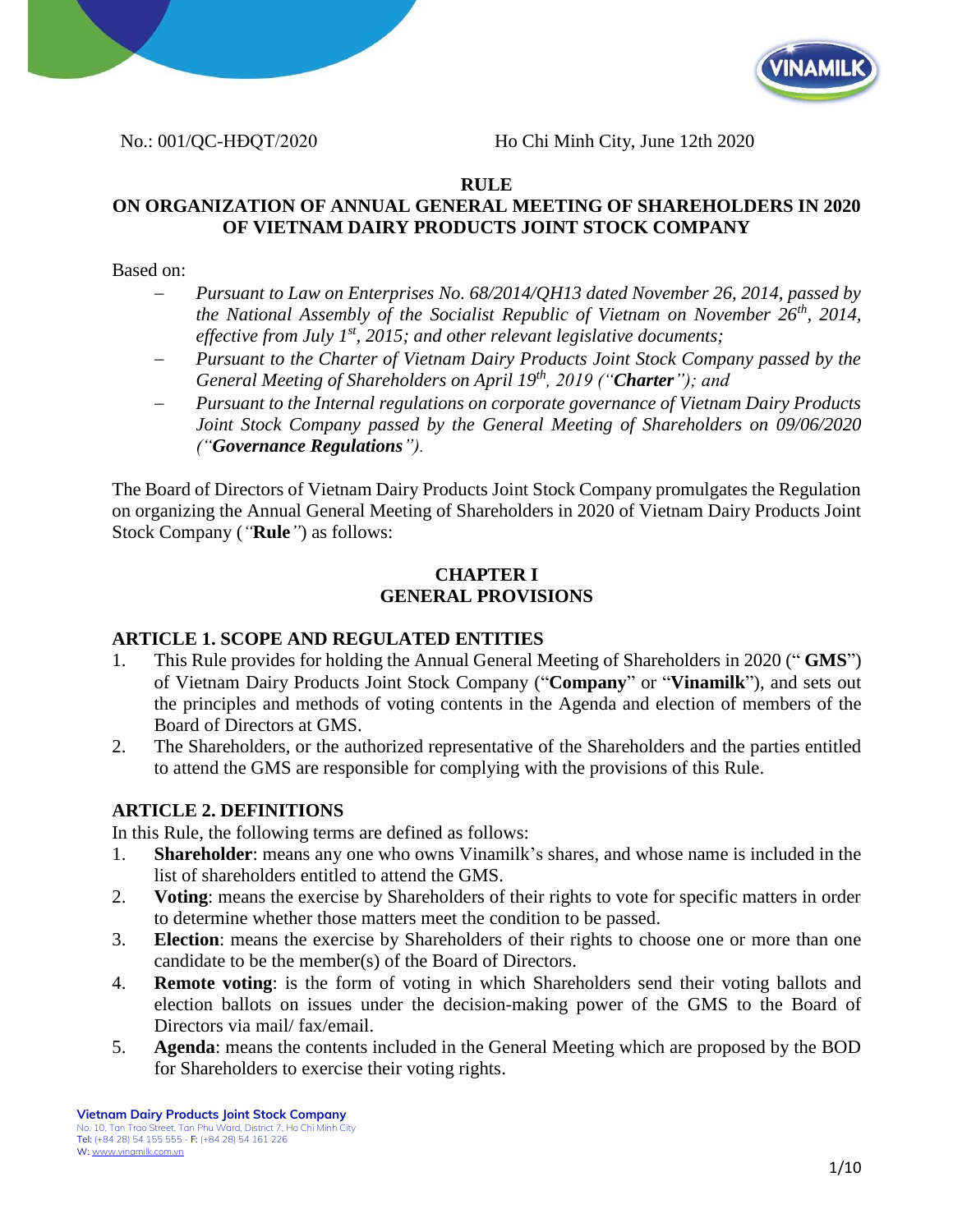

6. **System**: is an information technology infrastructure set up by the Company. Shareholders can access the System to register to attend, track progress and discuss issues at the GMS in accordance with the Company's guidance and the provisions of this Rule.

# **CHAPTER II**

# **RIGHTS AND OBLIGATIONS OF PARTIES PARTICIPATING IN THE MEETING**

#### **ARTICLE 3: RIGHTS AND OBLIGATIONS OF SHAREHOLDERS**

- 1. Shareholders are entitled to attend at the GMS and vote on all issues in the Agenda of the GMS, in accordance with the provisions of the Charter, this Rule and instructions of the organizing committee of the GMS.
- 2. Shareholders shall have the right to speak and discuss directly at the GMS in accordance with Article 10 of this Rule.
- 3. Shareholders shall register correct mobile phone number, contact address and email address so that the organizing committee of the GMS can send the meeting invitation and/or Voting ballot and Election ballot to the Shareholders. The Shareholders shall solely be responsible for the accuracy of the registered information.
- 4. Shareholders shall use the link provided by the Company to log into the System and track progress at the GMS on electronic devices (for example: computers, laptops, cellphones, etc.). Shareholders are solely responsible and are not entitled to complain when Shareholders intentionally log out of the System or let others use their link to access the System during the GMS, starting from the time of opening the System for the purpose of registration for participation and discussion until the closing of the System.
- 5. Shareholders are responsible for securing their identity (such as custodian number and the link to access the System) to ensure that only the Shareholders and/or their duly authorized representatives can exercise the right to register their participation at the GMS on the System, keep track of the progress of the GMS, discuss and contribute opinions to the GMS via the System. In the event that the Shareholder authorizes other individuals/organizations to attend the GMS, the Shareholder and the authorized representative are responsible for such authorization.
- 6. Shareholders shall comply with the provisions of this Rule, the Chairman's instructions and respect the results of the GMS.

#### **ARTICLE 4: SHAREHOLDER VERIFICATION BOARD**

Shareholder Verification Board is responsible for:

- a) Verifying the eligibility of Shareholders attending the GMS in accordance with the applicable laws, the Charter and this Rule; and
- b) Reporting to the GMS the number and percentage of Shareholders attending the GMS.

#### **ARTICLE 5: BOARD OF CHAIRPERSONS**

- 1. The Chairwoman of the Board of Directors shall chair the meeting of the GMS with support from other members of the Board of Directors (Board of Chairpersons).
- 2. The Board of Chairpersons shall govern the GMS in accordance with this Rule and the Agenda approved by the GMS.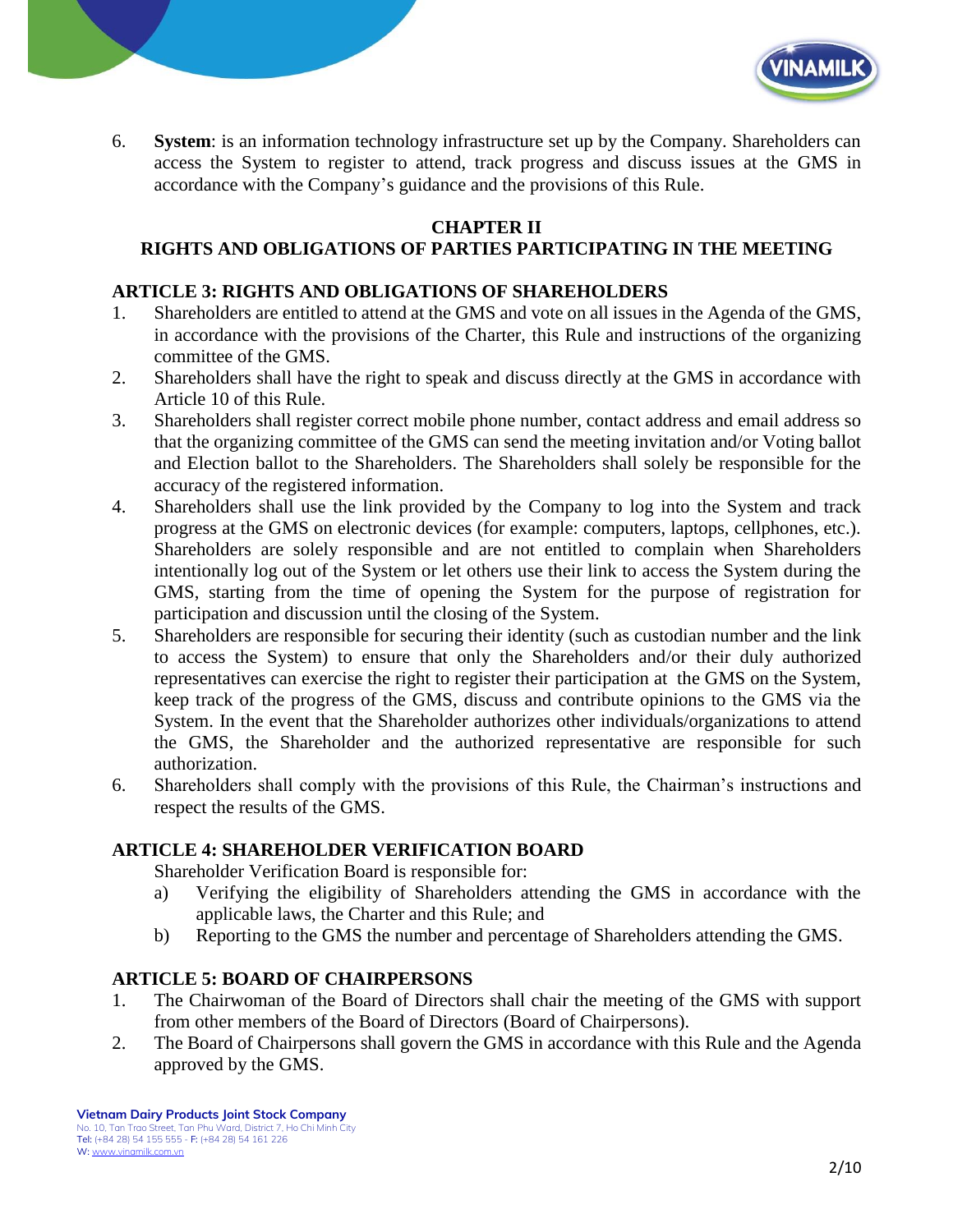

3. The decision made by the Board of Chairpersons on processes, procedures or incidents arising out of the Agenda of the GMS shall be final.

## **ARTICLE 6: SECRETARY**

- 1. The Chairperson shall appoint one or more staff to act as the Secretary of the GMS.
- 2. The Secretary of the GMS shall perform the following tasks:
	- a) Summarize Shareholders' opinions during the GMS and send them to the Board of Chairpersons;
	- b) Keep an accurate record of all progress of the GMS and matters approved by Shareholders or their authorized representatives or noted at the GMS;
	- c) Draft the meeting minutes and resolutions for approval before the end of the GMS; and
	- d) Perform other tasks as assigned by the Chairman.

## **ARTICLE 7: VOTE COUNTING COMMITTEE**

- 1. The Vote Counting Committee shall be elected by Shareholders by sending voting ballots to the organizing committee of the GMS via mail/fax/email in accordance with this Rule. The list of members of the Vote Counting Committee shall be proposed by the Board of Directors to the GMS for approval and mentioned in the GMS documents.
- 2. The number of members of the Vote Counting Committee is three (03) members. The composition and responsibilities of Vote Counting Committee are as follows:
	- a) Head of the Vote Counting Committee: is responsible for procedures, order and legalization of conducting the voting and election at the General Meeting.
	- b) Members in charge of data and statistics: are responsible for ensuring the accuracy of the data, including but not limited to data entry, calculation and statistics related to the convening of the GMS and the vote counting data.
	- c) Members in charge of supervising the counting of votes: are responsible for supervising the performance of the Vote Counting Committee.
- 3. The Vote Counting Committee has the following rights and obligations:
	- a) Collecting and counting the voting ballots and election ballots;
	- b) Drafting and disclosing the minutes of counting voting ballots and election ballots at the GMS;
	- c) Handing over the counting minutes, all the voting ballots and election ballots which were sealed to the organizing committee of the GMS;
	- d) Being responsible for the truthfulness and accuracy of all data and statistics, checking, preparing the counting minutes and announcing the vote counting results.

## **CHAPTER III**

# **CONDUCTING THE GENERAL MEETING OF SHAREHOLDERS AND THE VOTING AT THE GENERAL MEETING OF SHAREHOLDERS**

## **ARTICLE 8: REGISTRATION FOR ATTENDING THE GMS AND VERIFICATION OF THE ELIGIBILITY OF SHAREHOLDERS**

1. The Company shall disclose the specific link and instructions for Shareholders to register information and verify the eligibility of Shareholders before attending the GMS. The details of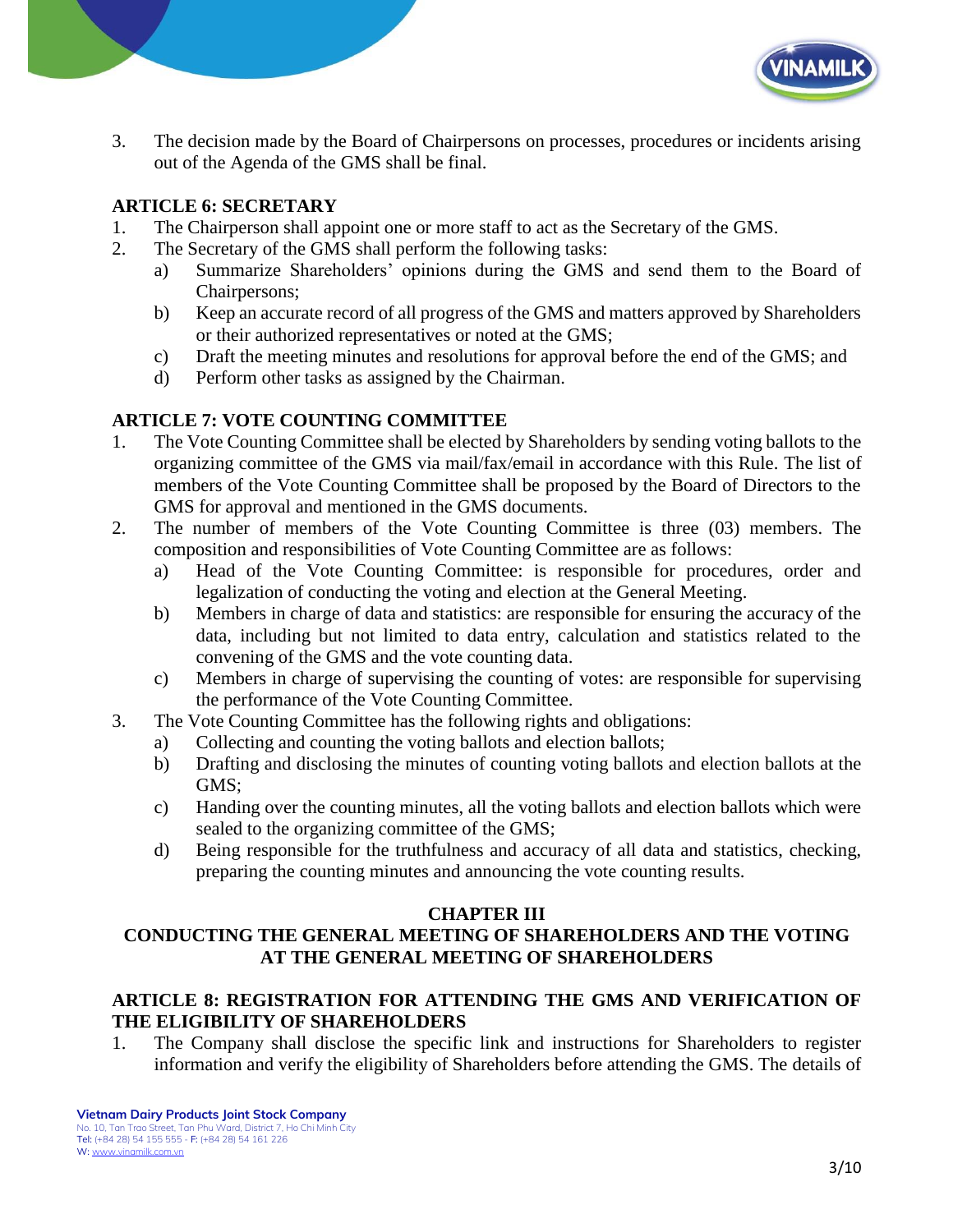

the specific link and instructions will be posted on the Company's website at: [https://www.vinamilk.com.vn.](https://www.vinamilk.com.vn./)

- 2. Shareholders can access the link disclosed on the website of the Company to verify their eligibility and register to attend the GMS.
- 3. Shareholders shall correctly declare the following information: Full name of Shareholders, custodian number (issued by Vietnam Securities Depository and may appear on GMS invitation letter sent to Shareholders by the Company), and date of issuance of custodian number.
- 4. Upon accurate and complete declaration of the aforementioned information, the Company will verify the eligibility of Shareholders. In case Shareholders are eligible to attend lawfully, the Company will provide Shareholders with a link for Shareholders to log in the System to attend the GMS.
- 5. Shareholders shall be recognized by the Company as attending the GMS in the following cases:
	- a) In case Shareholders conduct remote voting: Voting ballots and election ballots shall be emailed to: [bankiemphieu@vinamilk.com.vn,](mailto:bankiemphieu@vinamilk.com.vn) or sent to the following Fax number: (+84 28) 54 161 226, or sent by registered mail to the Company as instructed in Article 11.3(e) of this Rule.
	- b) In case Shareholders access the System to attend, keep track of the meeting and discuss at the GMS: Shareholders shall register and confirm their eligibility on the System.
- 6. The Shareholder Verification Board shall determine the total number of Shareholders attending the GMS based on (i) the number of voting ballots and election ballots sent to the Company by **8:20AM on June 26<sup>th</sup>, 2020** and (ii) the number of Shareholders successfully logging into the System within the time period from **7:30AM to 8:20AM on June 26th, 2020**. In case Shareholders have sent voting ballots to the Company when attending the GMS by logging into the System, the Shareholder Verification Board will determine the number of the attending Shareholders based solely on the Shareholders' submission of the voting ballots and/or election ballots.

## **ARTICLE 9: CONDITIONS FOR CONDUCTING THE GMS**

The GMS shall be conducted when the number of Shareholders registered to attend the meeting represents at least 65% of the total voting shares of the Company (according to the list as at the last registration date provided by the Vietnam Securities Depository).

## **ARTICLE 10: DISCUSSION AT THE GMS**

- 1. Discussion of issues by Shareholders shall be conducted under guidance of the Chairperson during the GMS.
- 2. Shareholders may discuss issues at the GMS by direct speech or dispatch of opinions through online links as guided by the organizing committee. The Secretary shall be responsible for recording and summarising shareholders' opinions and sending them to the Board of Chairpersons.
- 3. Discussing and answering questions shall be conducted according to the following principles and ways:
	- a) Shareholders attending the GMS shall obtain the Chairperson's consent prior to expressing their opinions.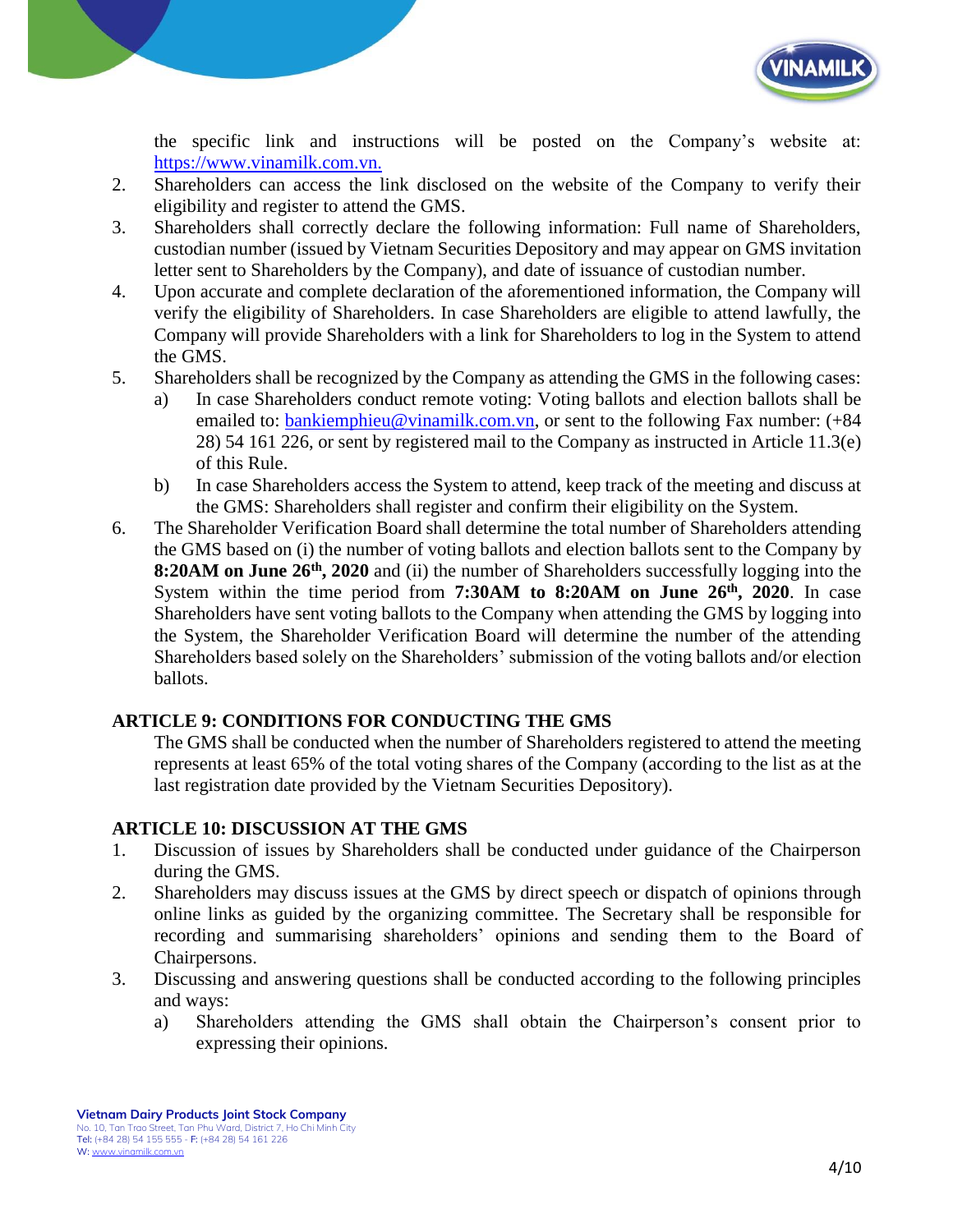

- b) Shareholders shall make short speech, avoid duplication and focus on the key issues to be discussed and in line with the approved Agenda. The Chairperson will arrange for Shareholders to speak in the order of registration and answer their questions. The Chairperson has the right to suspend the speech of Shareholders if he/she considers that it is repetitive and not in line with the Agenda.
- c) The Chairperson shall only answer key questions which are related to contents of the Agenda.
- d) In case the discussion exceeds the meeting program time of the GMS, the Secretary shall collect the unanswered questions at the GMS and the Board of Chairpersons shall provide answers to Shareholders later by email and/or any other ways in accordance with the Charter of the Company and the provisions of laws.

# **ARTICLE 11: VOTING TO APPROVE THE ISSUES OF ANNUAL GENERAL MEETING AND ELECTION.**

- 1. Shareholders holding voting shares of the Company shall have the rights of voting and election at the GMS by remote voting in accordance with the provisions of this Rule.
- 2. Shareholders/authorized representatives shall exercise their rights of voting and election by using the voting ballots and election ballots sent by the Company to Shareholders.
- 3. Remote voting shall be implemented in accordance with the procedures as follows:
	- a) The Company will send the voting ballots and election ballots to Shareholders.
	- b) Each Shareholder shall be provided with a code printed in the voting ballots and election ballots. This code is encoded (QR Code) for ensuring that each Shareholder shall only own one QR code which is different from the QR code of others.
	- c) Upon receipt by Shareholders of voting ballots and election ballots, Shareholders start to vote and elect in accordance with the provisions set out of this Rule.
	- d) Shareholders may send voting ballots and election ballots which have been completed in accordance with provisions of this Rule to the following email address: [bankiemphieu@vinamilk.com.vn,](mailto:bankiemphieu@vinamilk.com.vn) to the following Fax number: **(+84 28) 54 161 226**, or via enhanced message service (EMS) to the Company **no later than 9:00AM on June 26th, 2020.**
	- e) The transmission of voting ballots and election ballots by enhanced message service shall be conducted as follows: voting ballots and election ballots are required to put into a sealed envelope before sending to the Company, with detailed information of sender and recipient. The information of the recipient is as follows:

### **VOTING BALLOT, ELECTION BALLOT VIETNAM DAIRY PRODUCTS JOINT STOCK COMPANY Recipient: THE BOARD OF DIRECTORS Address: No. 10 Tan Trao, Tan Phu Ward, District 7, Ho Chi Minh City Tel: (+84 28) 54 155 555 Fax: (+84 28) 54 161 226**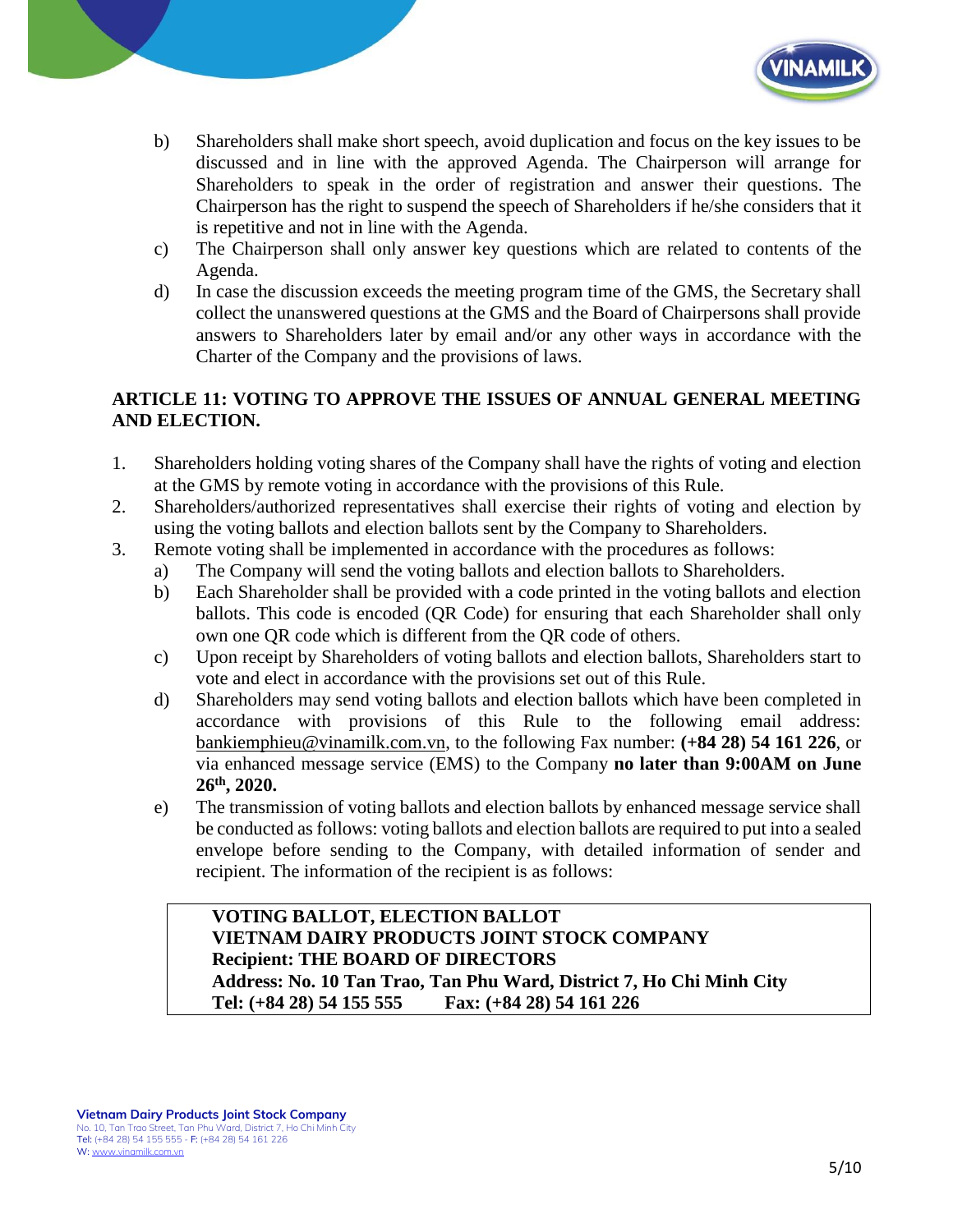

- f) All information of voting ballots and election ballots shall be kept in strict confidence until the GMS conducts the vote counting.
- g) At the beginning of registration and verification of Shareholders' eligibility at the GMS, the organizing committee will open the voting ballots and election ballots of the Shareholders who exercise their rights of remote voting in order to verify the eligibility of Shareholders. In case such Shareholders are determined to be eligible, their voting ballots and election ballots shall be put into the ballot-box.
- 4. The specific provisions related to the voting and election shall be stipulated in Appendix Rules of Voting and Election attached to this Rule.
- 5. Applying of information technology in checking votes: In order to ensure the accuracy and timeliness of the recognition, collecting of information/ data and the convenience of Shareholders, the collecting and recording of the attendance of Shareholders, their votes and information/ data shall be be conducted by the computer system and software designed in accordance with the principles of voting and electing.

# **ARTICLE 12: APPROVAL FOR RESOLUTIONS OF GMS**

The resolution of the GMS on the issues submitted at the GMS shall be adopted in accordance with the ratio stipulated in the Charter of the Company.

## **ARTICLE 13: MEETING MINUTES AND RESOLUTION OF THE GMS**

- 1. Contents of the GMS shall be recorded in the meeting minutes by the Secretariat.
- 2. Meeting minutes and Resolution of the GMS shall be read at the GMS before the end of the GMS and shall be kept by the Company.

### **CHAPTER IV EXECUTION PROVISION**

## **ARTICLE 14: EXECUTION PROVISION:**

This Rule shall be effective from the date on which the Chairwoman of the Board of Directors signed this Rule and shall be applied at the Annual General Meeting of Shareholders in 2020 of Vietnam Dairy Products Joint Stock Company to be held on 26<sup>th</sup> June 2020.





**LE THI BANG TAM**

**Vietnam Dairy Products Joint Stock Company** No. 10, Tan Trao Street, Tan Phu Ward, District 7, Ho Chi Minh City Tel: (+84 28) 54 155 555 - F: (+84 28) 54 161 226 W: [www.vinamilk.com.vn](http://www.vinamilk.com.vn/)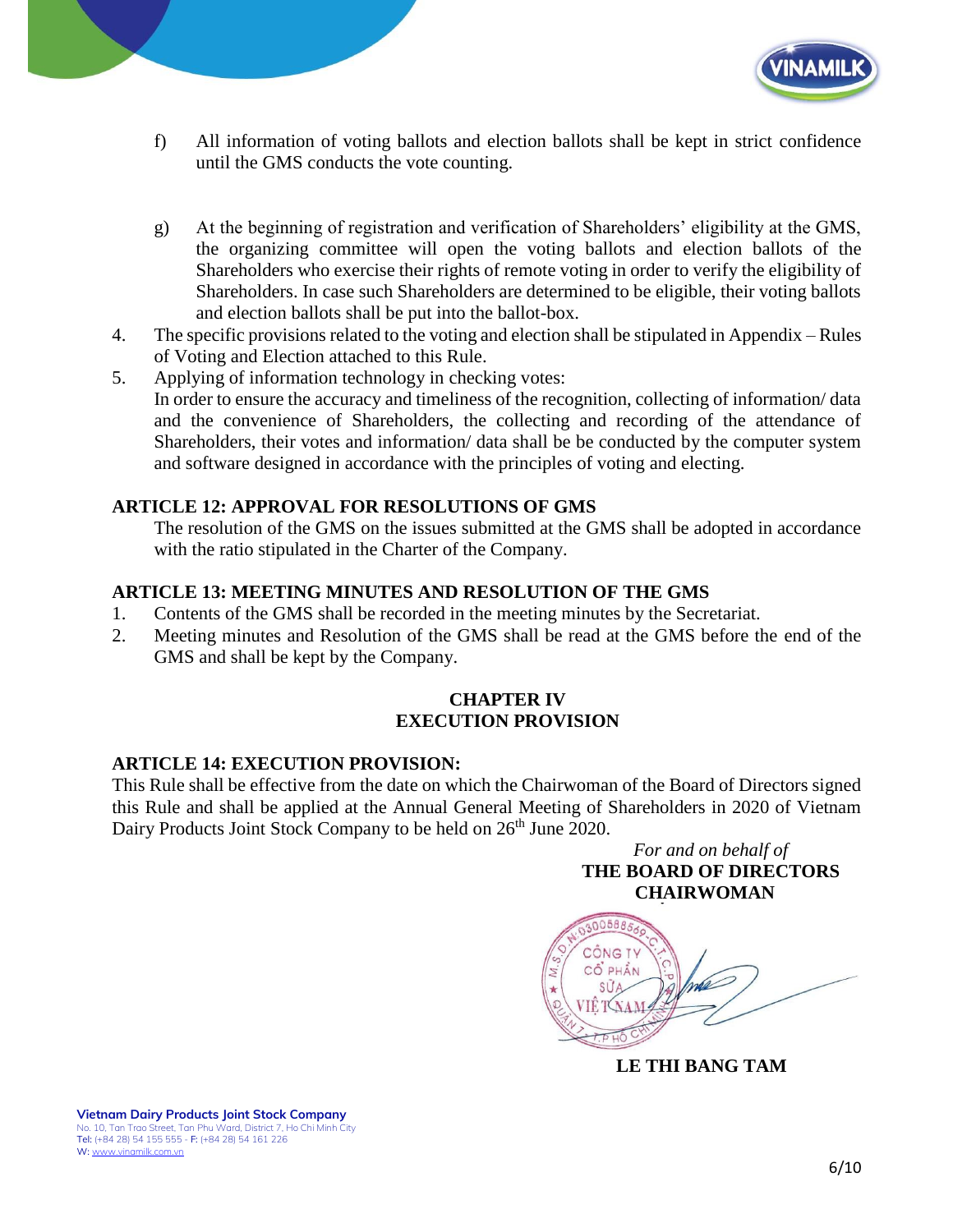



# **APPENDIX – THE RULES FOR VOTING AND ELECTING**

*(Attached to the Rule on Organization of Annual General Meeting of Shareholders in 2020 No.: 001/QC-HĐQT/2020 dated June 12th, 2020 of Vietnam Dairy Products Joint Stock Company)*

## **ARTICLE 1. RULES FOR VOTING**

## **1. Voting Ballot**

The Voting Ballot shall have the following items:

- OR Code of the voting ballot.
- Name of Shareholder.
- Custodian code.
- Name of authorized person(s) (if any).
- Voting contents.
- Voting status:
	- + Approved;
	- + Not approved;
	- + No opinion.

## **2. Principles and Method for Voting and Determining the Voting Results:**

- 2.1. The voting shall be based on the principle that one share is equivalent to one voting right.
- 2.2. For separate content in the voting ballot, Shareholders/authorized person(s) may choose one of three (03) kinds of voting/ voting status (*Approved, Not approved, No opinion*) by way of marking  $(X)$  or  $(\checkmark)$  against the selected voting status.

## **3. Classification of Voting Ballot:**

- 3.1. Valid voting ballots must:
	- a) follow the template and have the QR Code issued by the Company;
	- b) not have the printed content erased and/or changed; and
	- c) with regard to each issue in the voting ballot which Shareholders have marked, choose one (01) of three (03) voting status shown on the voting ballot.
- 3.2. Invalid voting ballots: are those which do not meet any of the aforementioned conditions of a valid voting ballot. In case that the vote is invalid for one or several issues, the remaining valid votes for other issues shall be recognized and counted in the voting result.
- 3.3. Blank ballots: are those that are distributed at the GMS but not returned to the Vote Counting Committee.

## **4. Collection of Voting Ballots:**

- 4.1. The voting ballots shall be sent to the Company **no later than 9:00AM on June 26th , 2020** in the manner stipulated in Articles 11.3(d) and (e) of this Rule.
- 4.2. The voting ballots collected shall be stored in a sealed ballot-box.
- **5. Conditions for the Voted Issues to be Passed:**

The voted issues shall be approved if the minimum voting rate stipulated in Articles 17.2 and 17.3 of the Charter are met.

## **6. Checking and Consolidation of Voting Results:**

6.1. Voting ballots after being collected will be checked for validity in accordance with the provisions set out in this Rule.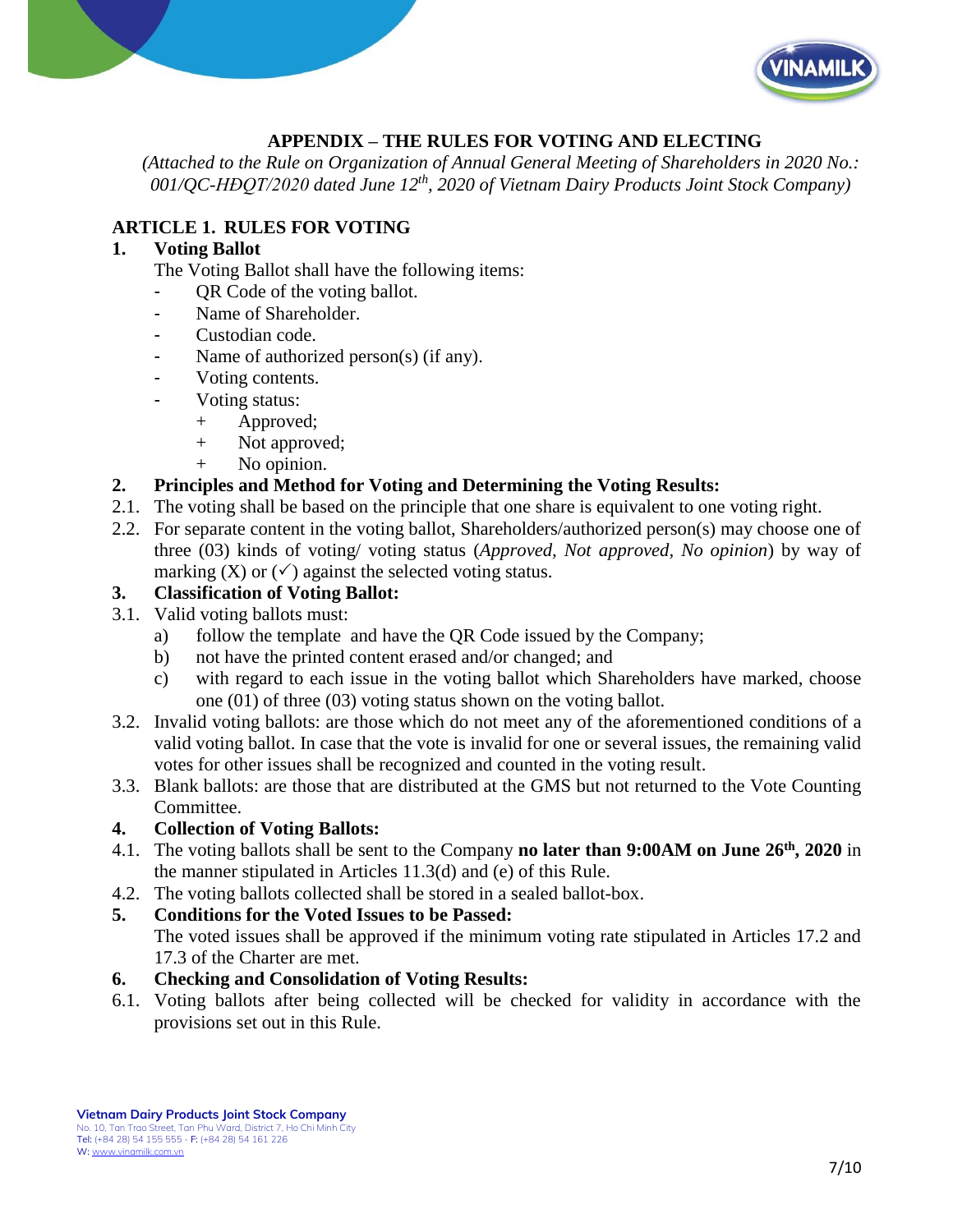

- 6.2. Once all the voting ballots have been checked and the information has been fed into the votecounting software program, the votes will be consolidated to determine the final voting result. During the consolidation process, the ballots identified as *(i) invalid voting ballots; (ii) ballots marked by shareholders/authorized representatives with "No opinion" status; and (iii) blank ballots* shall be considered "*No opinion*"*.*
- 6.3. The voting results shall be determined for each voted issue and calculated in the form of percentage (%) rounded up to two (02) decimal places.
- 6.4. The Vote Counting Committee shall collect the voting results and record them in the votecounting minutes. The vote-counting minutes must be signed by all members of the Vote Counting Committee in order to confirm the accuracy, transparency and the compliance of the minutes with the principles and order of the vote-counting process.
- 6.5. The vote-counting minutes shall have the following items:
	- a) The total number of shares casting votes and the number of valid and invalid votes.
	- b) The total number of shares choosing each voting status: *Approved, Not Approved, No opinion* on each issue stipulated in Agenda and the voting percentage (%) of total voting shares of shareholders attending the GMS.
	- c) The approved issues. The head of the Vote Counting Committee shall, on behalf the Chairman of the General Meeting, announce the voting results at the GMS.
- 6.6. The Head of the Vote Counting Committee shall, on behalf the Chairman, announce the voting results at the GMS.

## **ARTICLE 2. RULES FOR ELECTING THE MEMBERS OF BOARD OF DIRECTORS:**

#### **1. The Election Ballot**

The Election Ballot shall have the following items:

- QR Code of election ballot.
- Name of Shareholder.
- Custodian code.
- Name of authorized representatives (if any).
- The shares owned.
- The name of candidate.
	- The number of vote(s) for candidate.
- **2. The Principles and Method for Election and Determining the Election Results.**
- 2.1 The election of the member(s) of the Board of Directors must be implemented by the method of cumulative voting, under which each Shareholder shall have his/her total votes corresponding to the total shares he or she owns multiplied by the number of candidates to be elected as member(s) of the Board of Directors.
- 2.2 Shareholders may allocate all of his or her votes to a candidate or allocate a specific number of votes to each candidate.